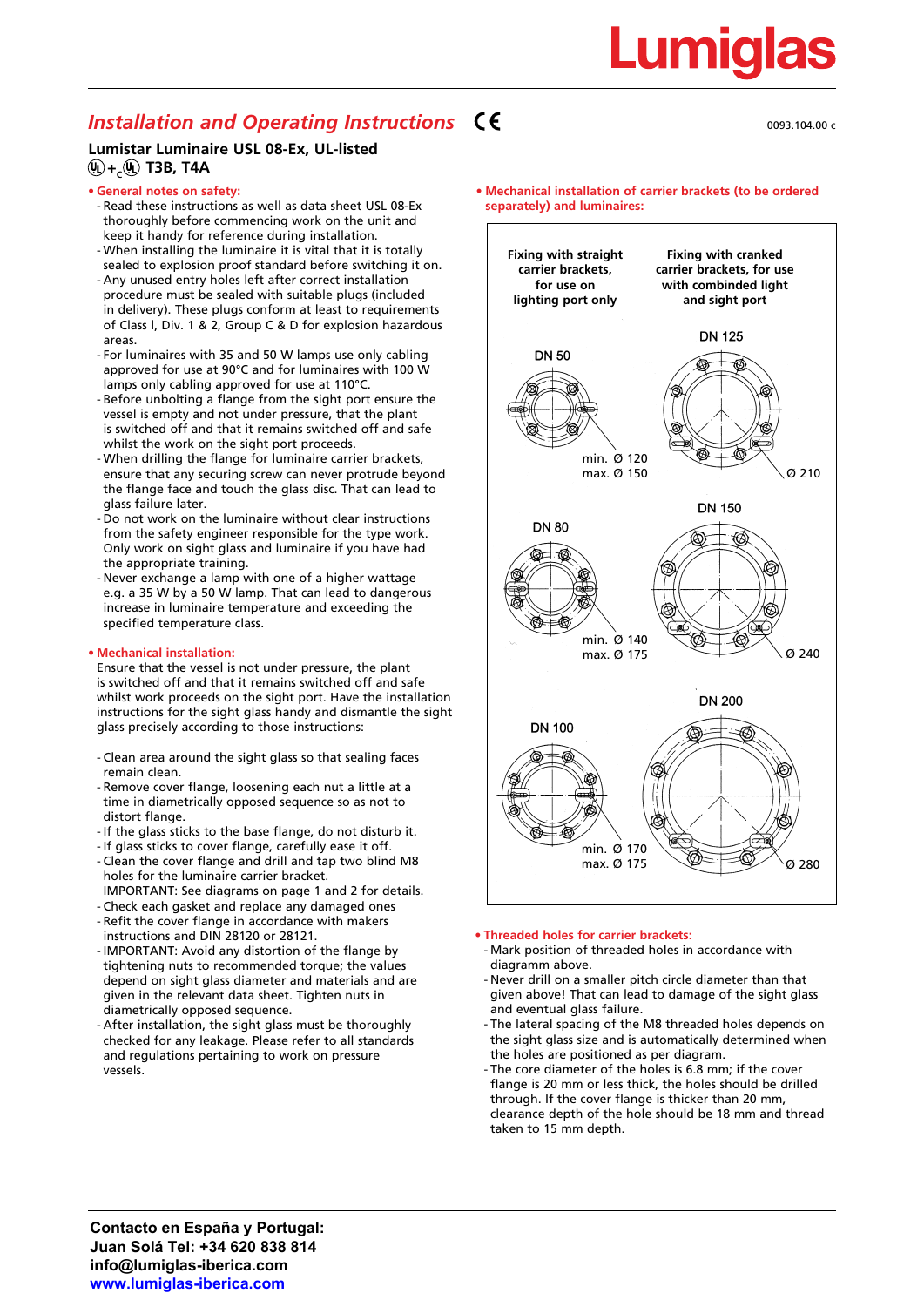# Lumiglas

All dimensions in mm unless stated otherwise. Subject to change without prior notice. 11.15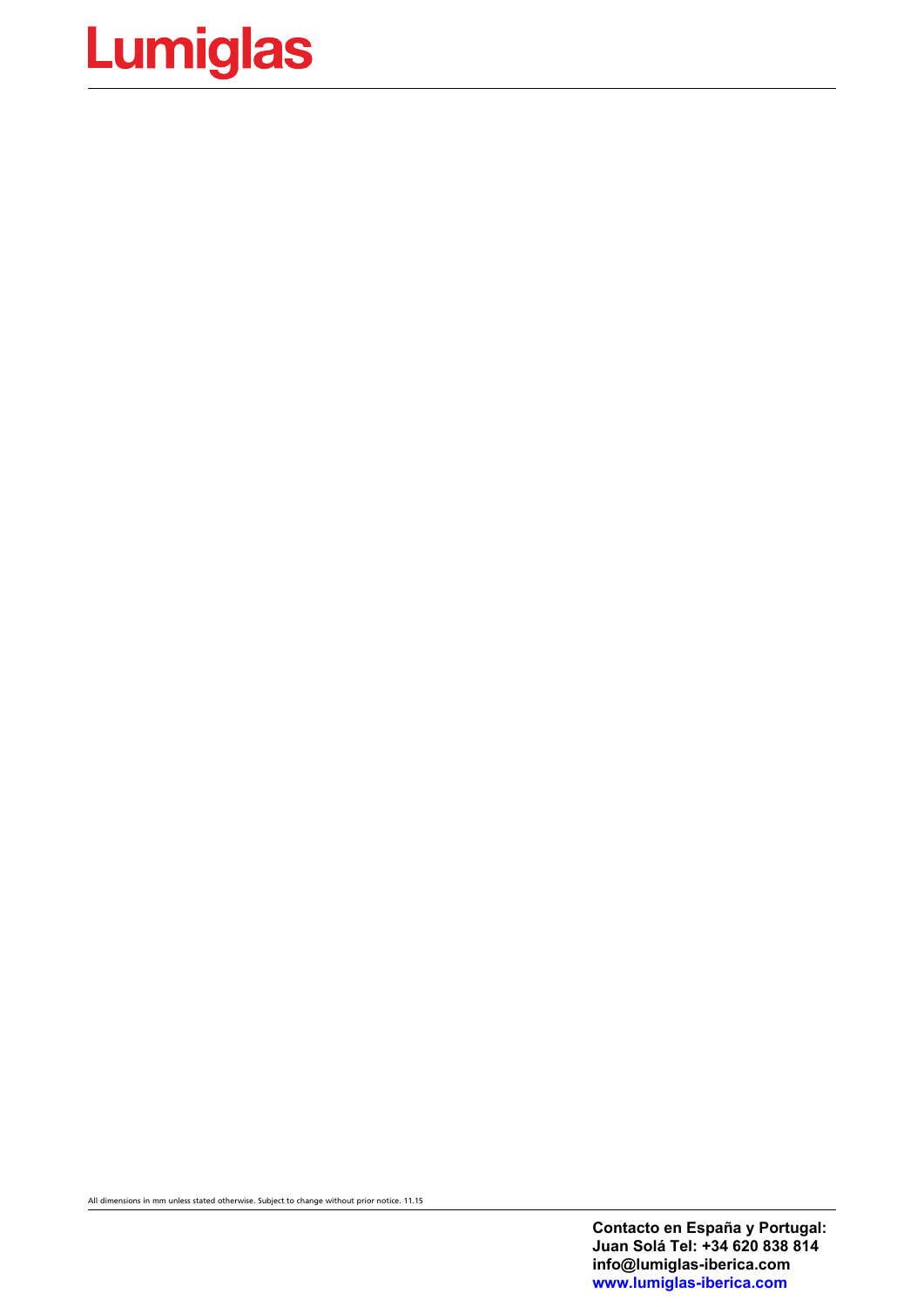# Lumigl

#### **• Installation of carrier brackets:**

- **Caution:** Do not look into light Danger of impaired eyesight!
- Before fitting the carrier brackets, refit the sight glass cover flange, ensuring the nuts are tightened in diametrically opposed sequence to avoid distorsion.
- The bracket feet have elongated holes that enable the brackets to be set for width of the luminaire body.
- Fit the carrier brackets using bolts, spring and flat washers (included in delivery) as shown in adjoining sketch
- The flat washer is important! It supports the spring washer so that it remains loaded in any position over the elongated hole.
- Fit the luminaire, using the remaining bolts and spring washers, between the brackets.

### **• Electrical installation:**

- First complete the mechanical installation.
- The luminaire is earthed via the cable conduit. Power supply is 120 V AC.
- **- Caution!** These luminaires should only be connected by electricians suitably qualified for work in explosion hazardous areas.

### **• Wiring:**

- Unscrew luminaire cover **W** from terminal box.
- Fit cable conduit to one or other of the three cable entries and screw in at least to depth of five full threads. Any remaining entry to be sealed by explosion proof plugs **P** supplied (see under "General notes on safety").
- Cover the thread of plug **P** with lubricant grease before fitting (e. g. with AEMA-SOL 68).
- Pass cable through conduit into terminal box and secure cores to both terminals.
- Check terminal box gasket for any damage and renew if necessary, then screw on cover **W** and tighten.
- **• Caution!** Never switch the luminaire on, even for test purposes, until it is fully sealed to explosion proof state.









**Contacto en España y Portugal: Juan Solá Tel: +34 620 838 814 info@lumiglas-iberica.com www.lumiglas-iberica.com**